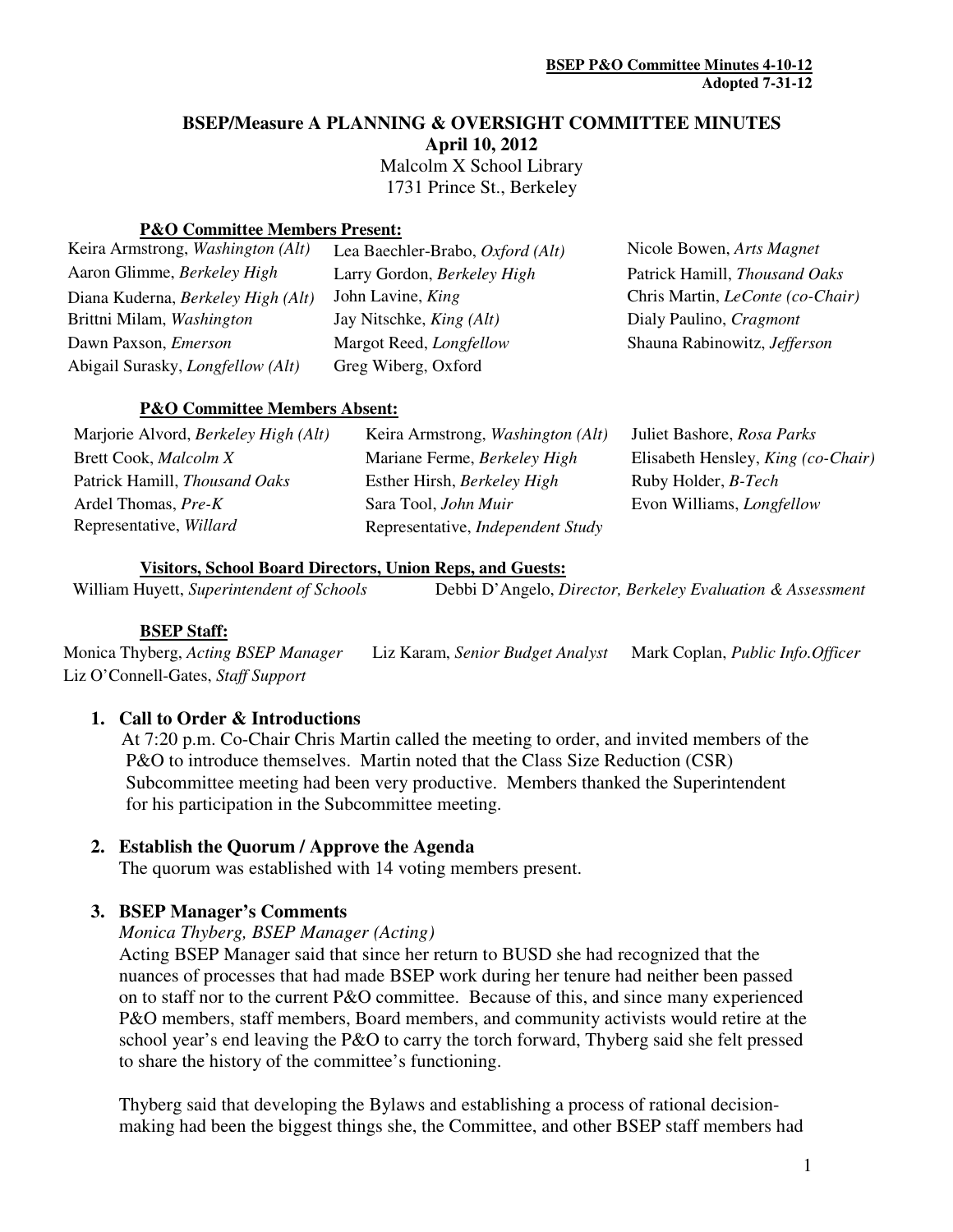brought to the District, and that much of the work had been done in informal subcommittees with community members and BUSD administrators

Stating that the charge of the Committee was to determine whether or not the administration's proposals for BSEP-funded programs fit within the purposes of the Measure, she encouraged the P&O to continue to work in subcommittees to move work forward. She recalled that in the past, subcommittee meetings had been very engaging and well-attended and noted that this was not the case now. Thyberg said it would be important to reverse this situation given that the process of writing the new Measure could start in the fall and harnessing community involvement would be vital to BSEP's success.

# **4. Revised Recommendation for Allocation of BSEP Class Size Reduction (CSR) Funds in 2012-13**

### *William Huyett, Superintendent*

The Superintendent brought the P&O up to date on the search for his successor. Huyett said that the application period had not closed, but that twice as many applications had been received compared to the number received when the position was last open. He said this reflected well on the District.

Referring to Thyberg's remarks regarding the passing of the old guard, Huyett acknowledged that the P&O would go through a transitional phase, but pointed out that a few experienced members would continue on. He encouraged P&O members to step up to leadership positions.

Huyett said that the CSR Subcommittee meeting had been fruitful and that the changes in the administration's CSR recommendations represented a glass-half-full calculation. He said he was now recommending that staffing be at 28:1 at the high schools and that at the middle schools there would be no changes in the way staffing was calculated.

He said the administration had proposals to enhance expanded course offerings, program support, and middle school counseling, to spend the CSR fund balances down before the Measure ends.

The Superintendent led the P&O though the revised CSR Planning Document (Teacher Template) and highlighted the following recommendations:

- Middle school counseling services would be increased to 4.8 FTE: 1.2 @ Willard, 1.2 @ Longfellow and 2.4 @ King.
- Literacy coaches would be increased by one-tenth FTE at each school, for a total of 3.3 FTE (.3 FTE @ 11 sites).
- Funding would continue for two additional math teachers to lower class size in Algebra and Geometry at BHS.

Referring to a P&O request that ECO classes have a minimum of 20:1 students, the Superintendent said he and the BHS administration had monitored the numbers at BHS and had made necessary adjustments at the beginning of the year and at mid-year.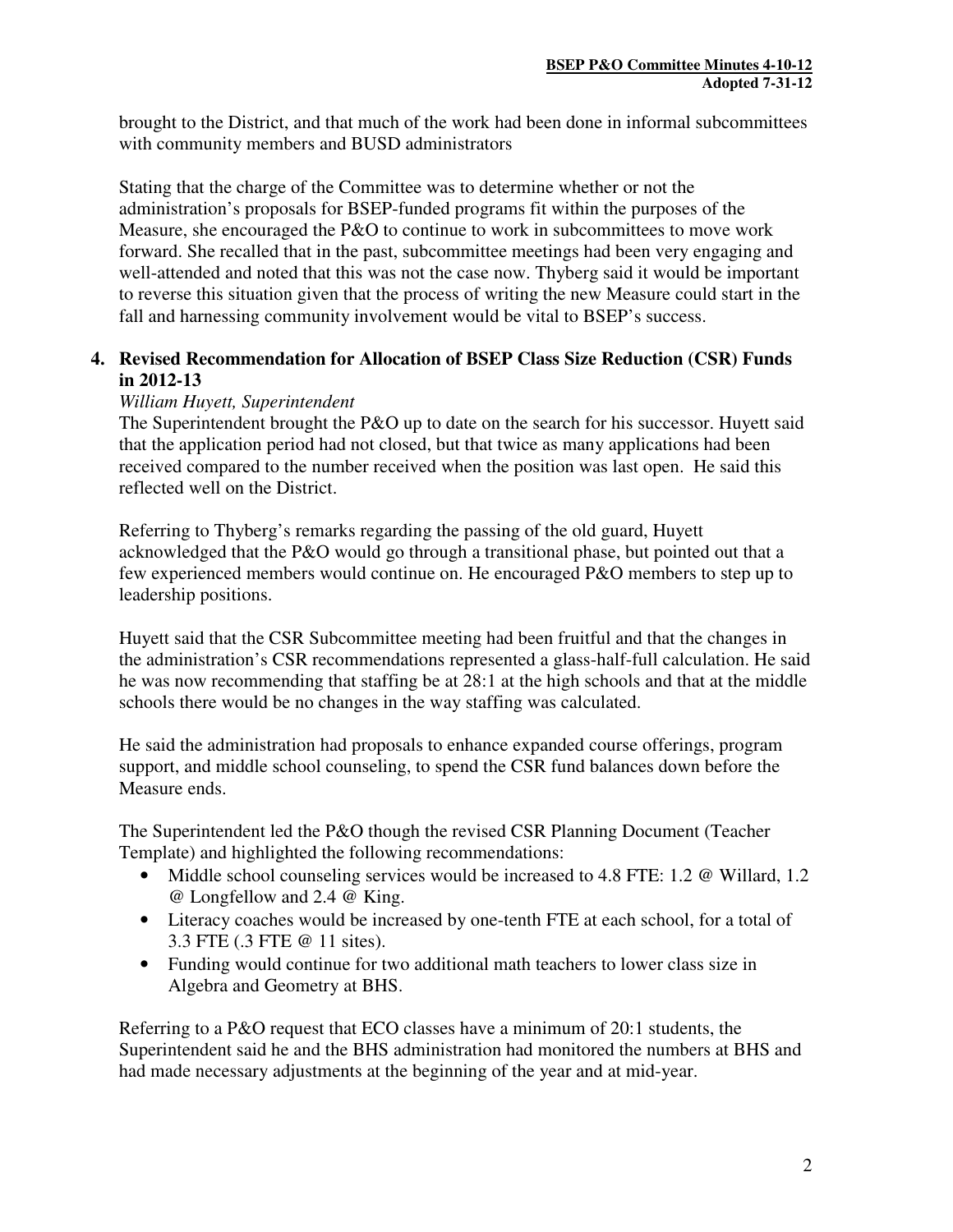# **Declining Enrollment at Berkeley High School in 2011-12**

Huyett said falling enrollment was BHS's most serious challenge, given a drop of 200 students this year. In response to questions, the superintendent said this loss of students came about due to fewer student transfers, revocation of transfers for failing students, and inaccurate records of students who had left the school but were still being counted as current students.

# **BSEP's CSR Multi-Year Projections**

Superintendent Huyett took the P&O through the 2012-13 CSR Recommendations. He explained that the "net Increase" in Fund Balance for 2012-13, 2013-14, and 2014-15 was intentional because the District wanted to ensure a zero balance when the Measure ended in 2016-17, and because, when the new BSEP Measure passed, he wanted the District to be able to draw on the funds before the end of the 2016-17 school year.

# **5. Recommendation for allocation of BSEP Parent Outreach Funds in 2012-13**

### *William Huyett, Superintendent*

The Superintendent outlined the recommendation for a two-year, site-based parent outreach and engagement program. He said that he would be bringing his recommendation to the Board the next evening (April  $11<sup>th</sup>$ ) and the Board was poised to take action on this pilot program, but he wanted to verify that the P&O Committee felt, as he did, that this was an appropriate use of BSEP funds. He said that the Board would reassess the program after two years, and confirmed that the program could sunset if it proved to be ineffective. If the program proved successful, the Superintendent said it could be funded long-term by a combination of BSEP and General Fund monies.

Huyett explained that the staffing model for the pilot program came from the past year's communications study, which pointed to the need for a school site-centered program rather than one organized from a central office. He said that four newly-designed positions were:

- Site Coordinator, Family Engagement 2.0 FTE
- Site Coordinator, Family Engagement, Spanish/English Bilingual required 1.0 FTE
- Supervisor, Family Engagement and Equity 1.0 FTE.

The Superintendent explained that in addition to the core program, the following two options were on the table for consideration:

# **Option A - Projected Budget of \$64,000**

A fourth Site Coordinator, Family Engagement position could be established at 1.0 FTE. If this option were adopted, .25 FTE of this position could be allocated to each of the four Tier II elementary schools: Cragmont, Jefferson, Oxford, and Washington. This allocation could be supplemented with site monies.

# **Option B with - Projected Budget of \$32,000**

A Site Coordinator, Family Engagement position at .50 FTE could be allocated to BHS to ensure that the positions of the two Parent Liaison currently at BHS could be maintained.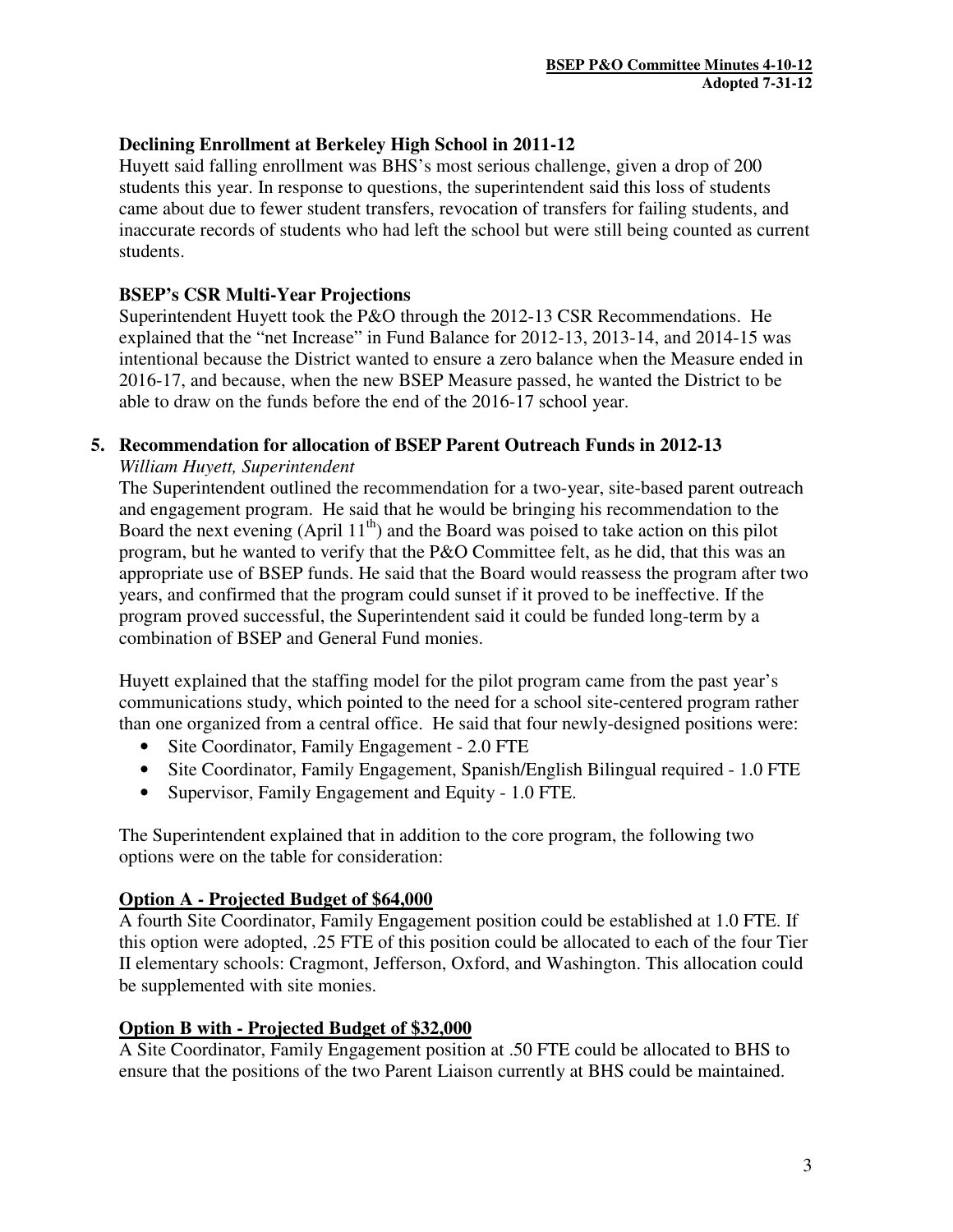In response to a question on the proven efficacy of the program, The Superintendent said he had just received the State Framework for Parent Engagement and that this new program acted on all of the Framework's recommendations for engaging all parents and for ensuring overall student success. Thyberg added that all of the site positions would be overseen by the Supervisor of Family Engagement and Equity.

The Superintendent noted that this program would pivot away from working with parent groups and adult organizational issues and problems, to working at the school site level with the parents to make a difference in students' performance.

Thyberg added that if the Board decided to move forward with the program, the job descriptions of the new positions would go to the Personnel Commission, which would determine the job classifications and salary ranges.

Discussion followed, including how the Committee could best communicate its support for Option A. Thyberg recommended that the Committee members attend the next evening's Board meeting and offer their support individually during the public comment period.

It was suggested that at the Board meeting, a P&O representative should let the Board know the importance to having parents involved in the hiring of staff for the pilot program. The Superintendent said he would appreciate the input of an ad hoc group of parents and staff in the implementation of this program

# **6. Motion to extend the meeting MOTION CARRIED (Reed/Glimme): The motion was made to extend the meeting.**

The motion was approved by acclamation.

# **7. Update on Program Evaluation Department and Q&A on next steps for Program Evaluation in 2012-13**

# *Debbi D'Angelo, Director, Berkeley Evaluation and Assessment*

D'Angelo said she wanted to update the P&O on her department's work, to bring everyone up to date on state-mandated testing changes, and to collect questions that she would answer during next week's Program Evaluation Subcommittee meeting. D'Angelo said her department had been focusing on meeting the District goals of closing the achievement gap and of bringing to fruition the 2020 vision of altering the predictability of student outcomes. She said that her staff had been working with teachers and data teams to evaluate assessment data, and that she had been working with schools, principals, SGCs, and parent groups, to evaluate data that would inform instruction.

D'Angelo said that through this process she had discovered that the teachers were not using Datawise, the District's student assessment system. She clarified that the system was out-ofdate and cumbersome to use. She noted that the BHS WASC task force had recommended that DataWise be replaced with a comprehensive assessment system that would give teachers immediate, Facebook-style access to a student profile that included data on STARtesting and CST results, attendance records, behavior, classroom assessments, and more. She said the ultimate goal was to use this data to inform discussion and to strategize about next steps for students' success.